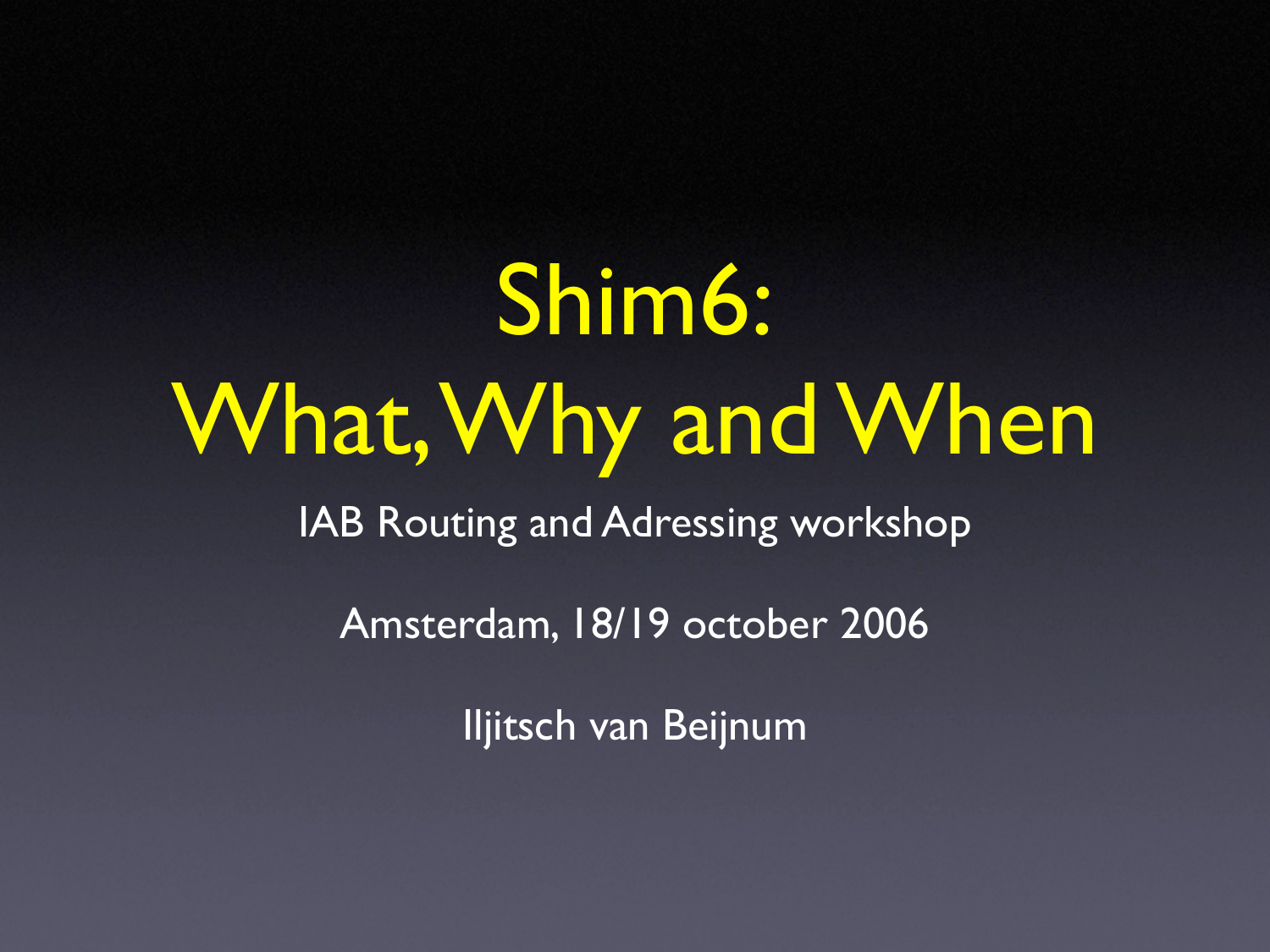## The Road to Shim6

• Multi6 wg started late 2000: • look for scalable multihoming in IPv6 • Long requirements process • many conflicting requirements • became "goals" • Many people proposed solutions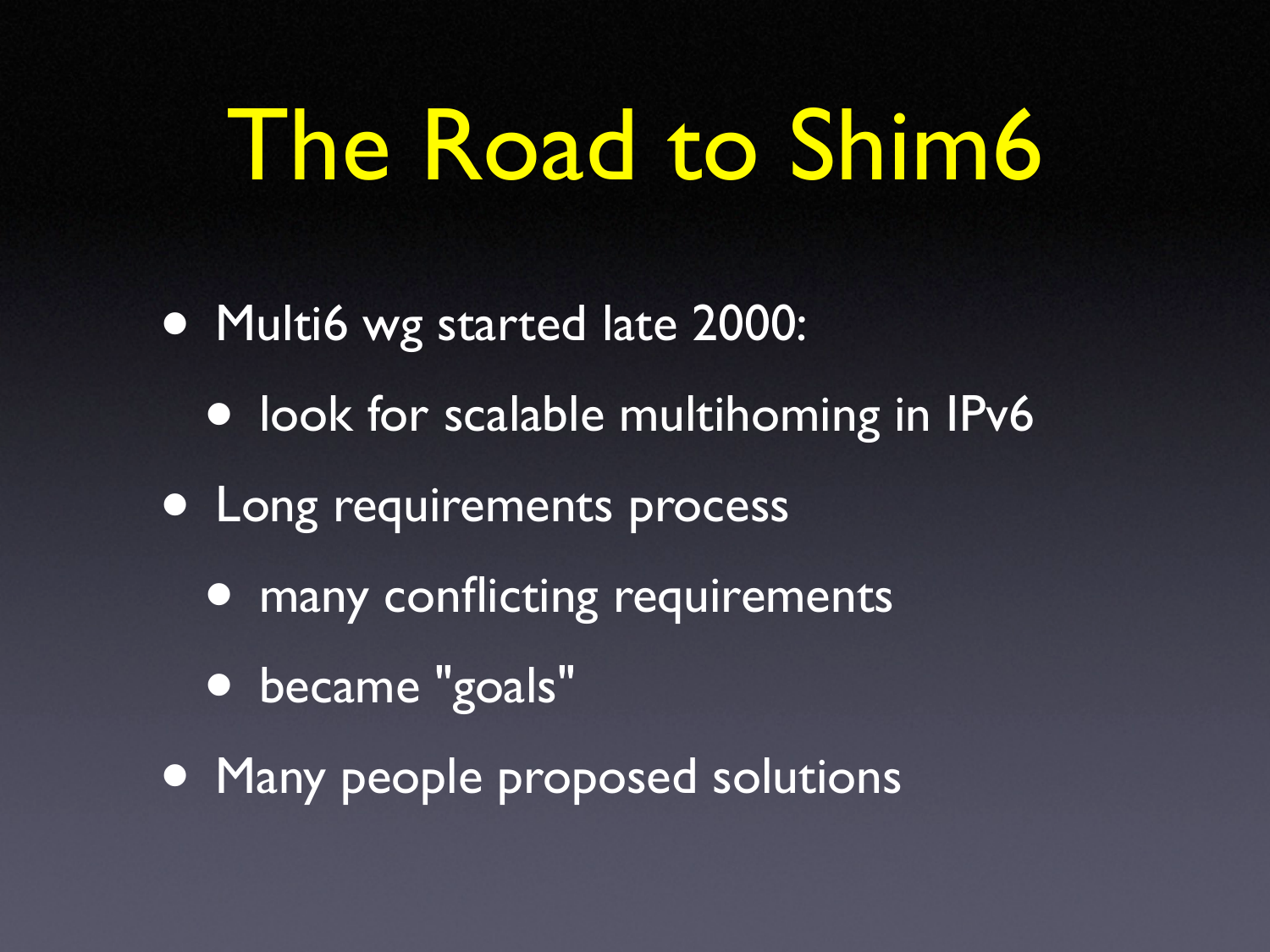## "Rebel Group"

• Around 2002: lack of activity in multi6 wg • Michel Py & yours truly started non-IETF mailinglist to work on solutions: • MHAP address rewriting, geo aggregation • "Rebel meeting" at IETF 55 • Kicked multi6 back into gear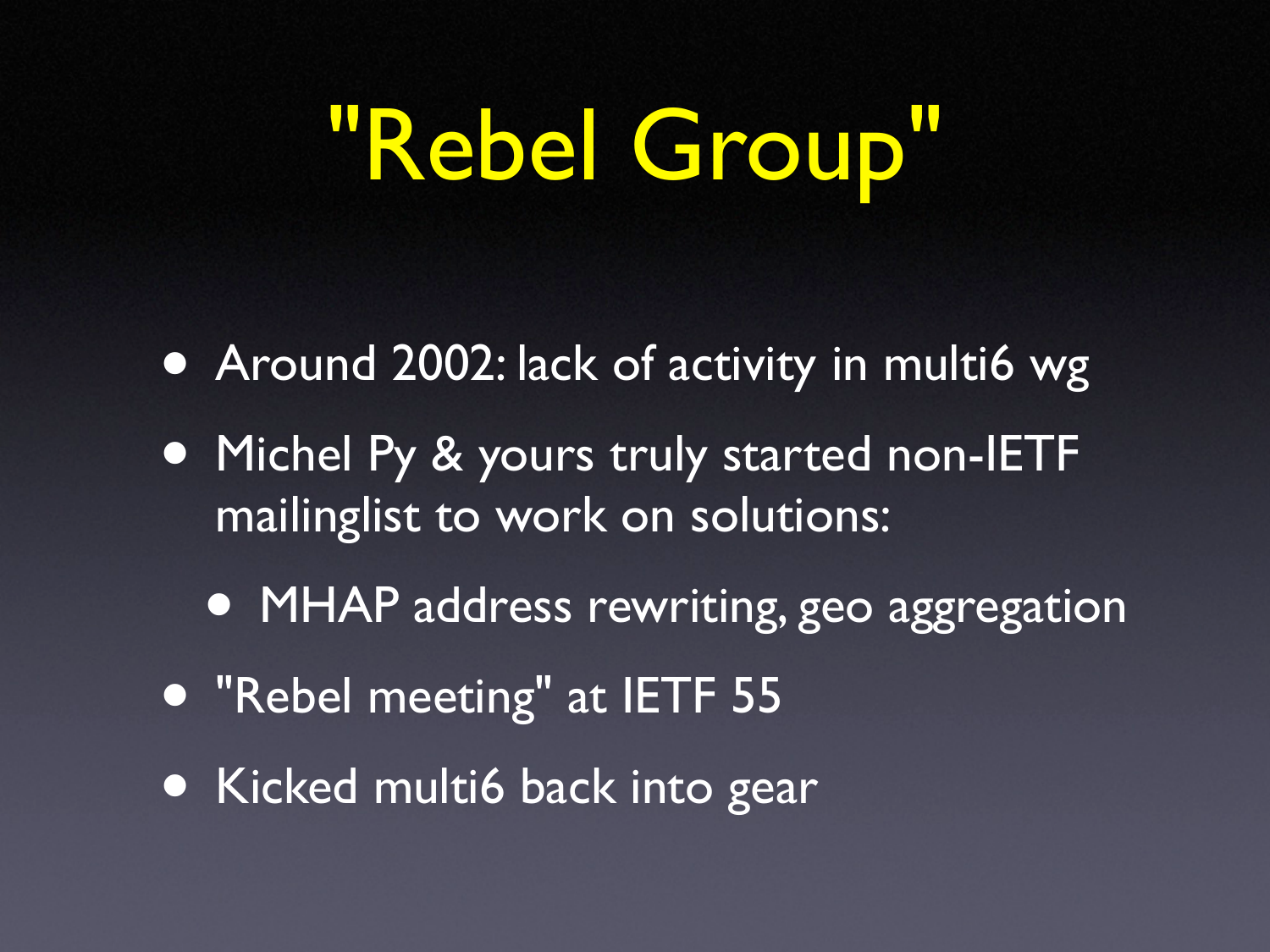### Multi6 RFCs

- RFC 3582: goals (9 pages)
- RFC 4116: the IPv4 mh situation (13 pages)
- RFC 4177: architectural approaches (36)
- RFC 4218: threats (31)
- RFC 4219: things to think about (12)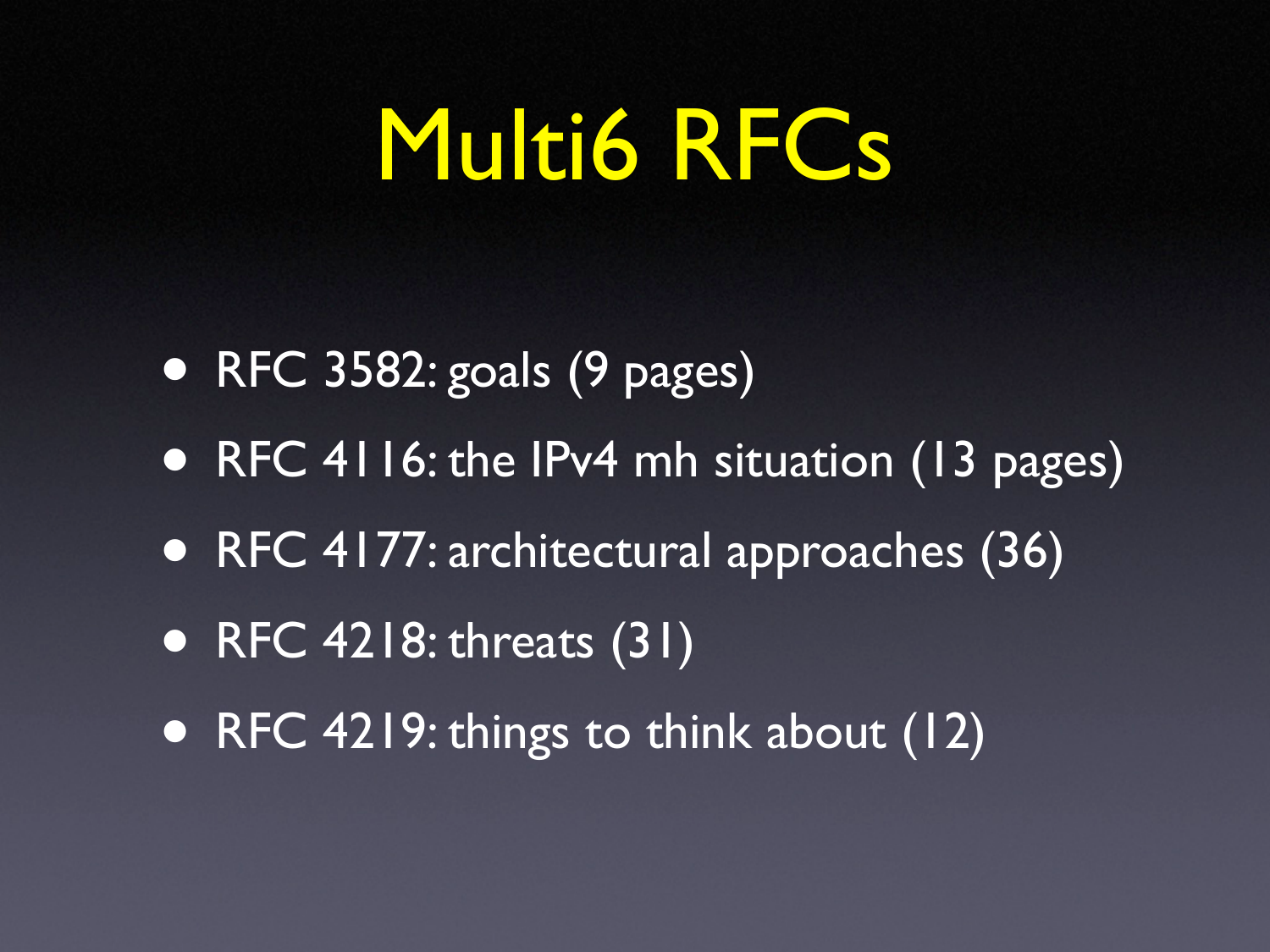#### essons

- (Please jump in!)
- Change is hard: fragmentation, congestion control, traffic engineering, site policy...
- Past decisions biting us in the back side:
	- IP(v6) addresses exposed to application
	- no reasonable way to handle referrals
	- beware of the firewall...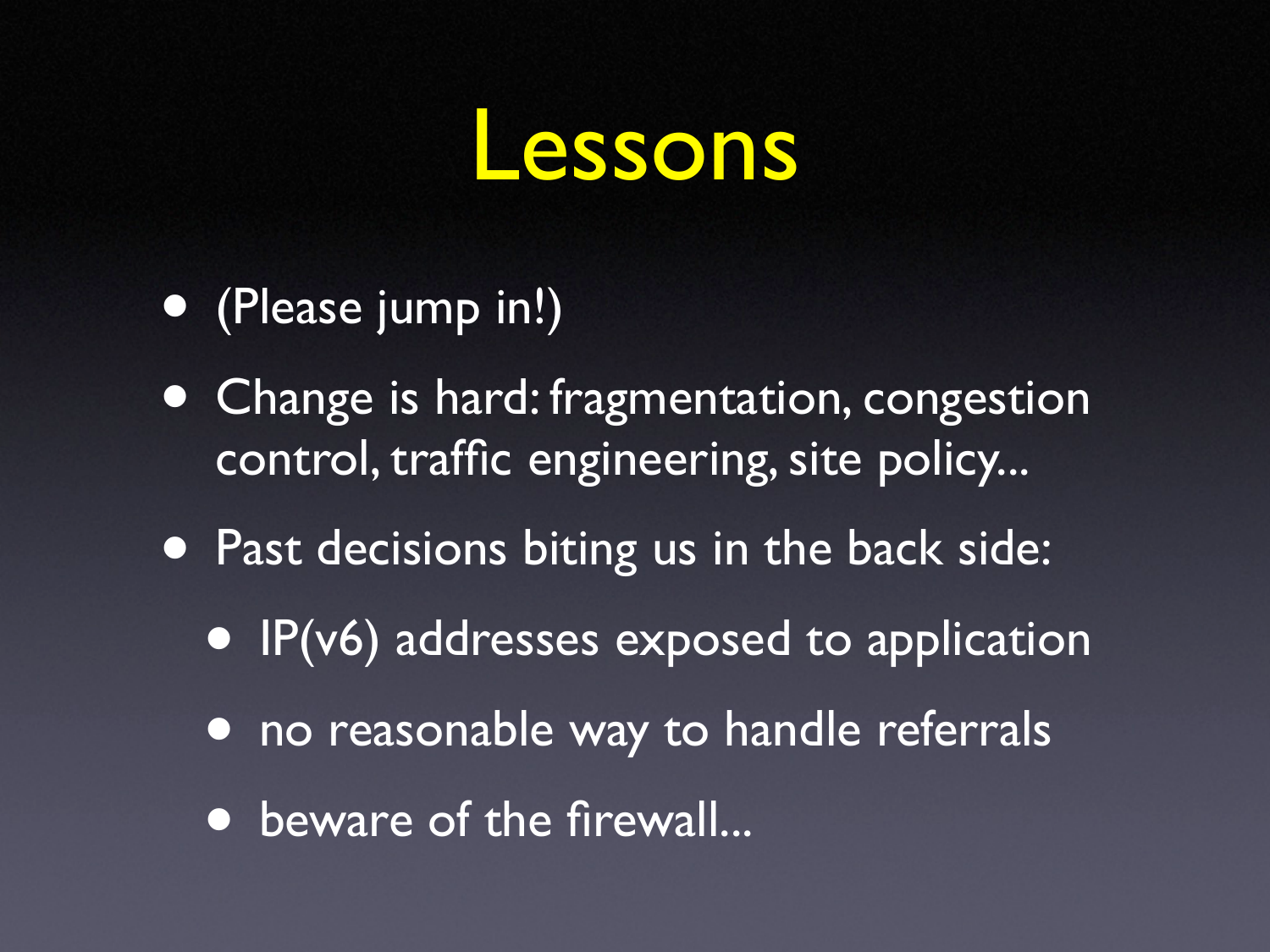## 2004 Interim Meeting

• At the meeting, active drafts grouped into:

• addressing based (9)

- "intermediate systems" (2)
- host based (2)
- tunnels (0)
- transport (5)
- wedgelayer 3.5 / fat IP (7)
- components (2)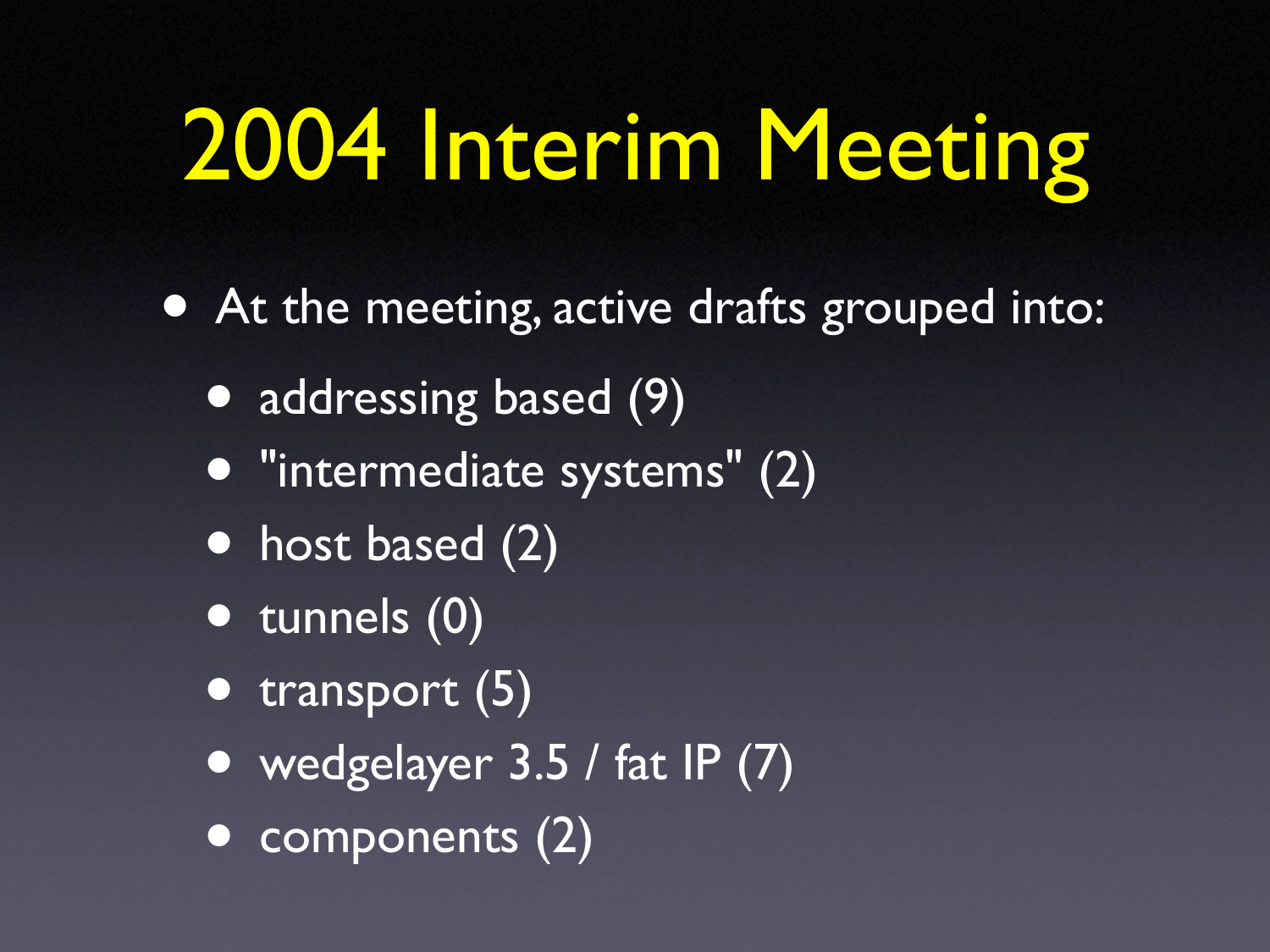## My Classification

- Nearly all full proposals were either:
	- routing/addressing based
		- proposing changes to RIR policy/BGP
	- multi-address based
		- get address space from each ISP
		- when ISP and its addresses fail, move communication to other address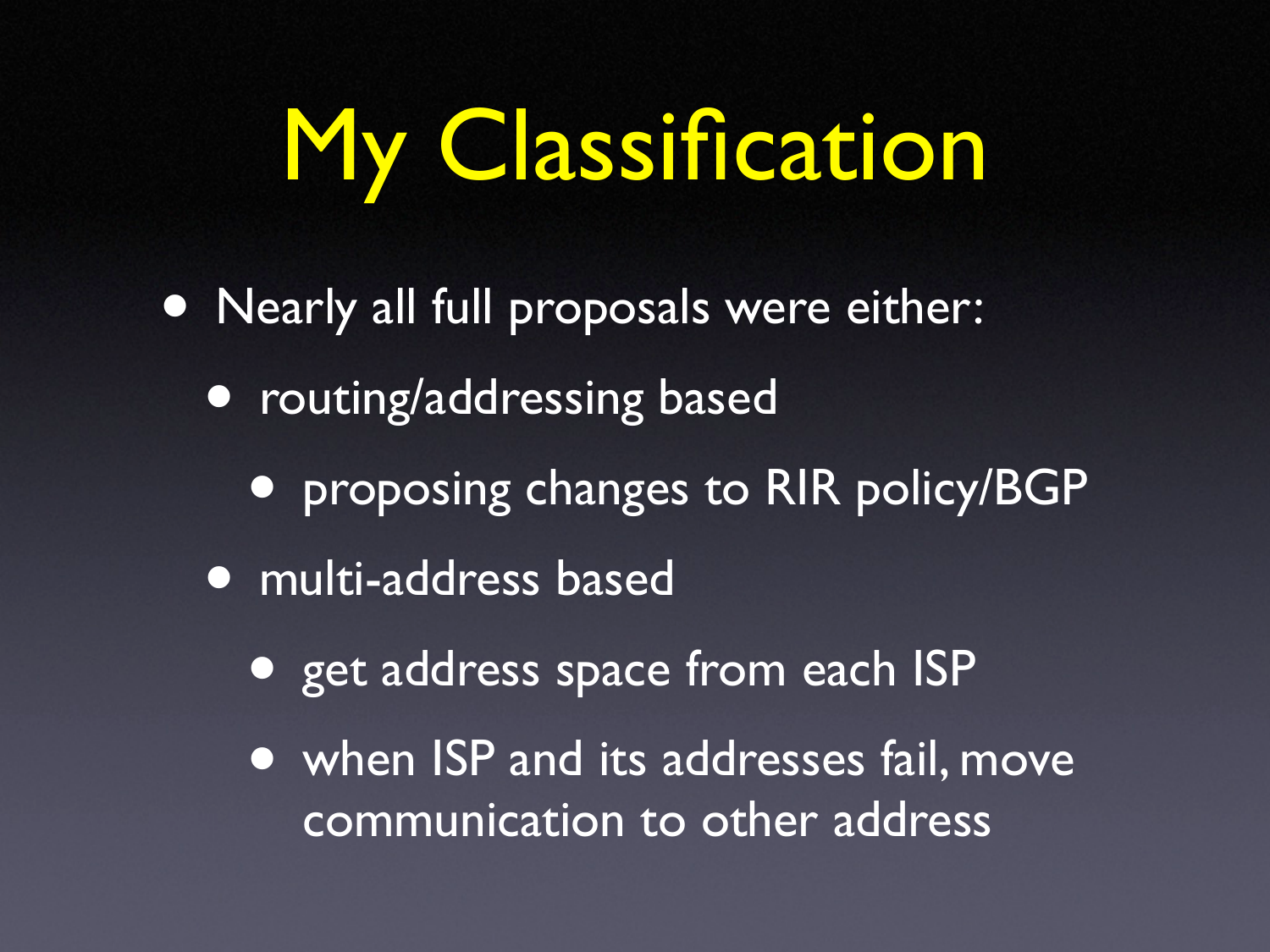## Routing/Addressing

- Simply give each AS holder a PI prefix
- Geographic addressing/aggregation
- Attach bitmap to prefix to list holes
- ICMP redirect -like
- But: not very complete or little agreement
- Note: no new IDR protocols suggested!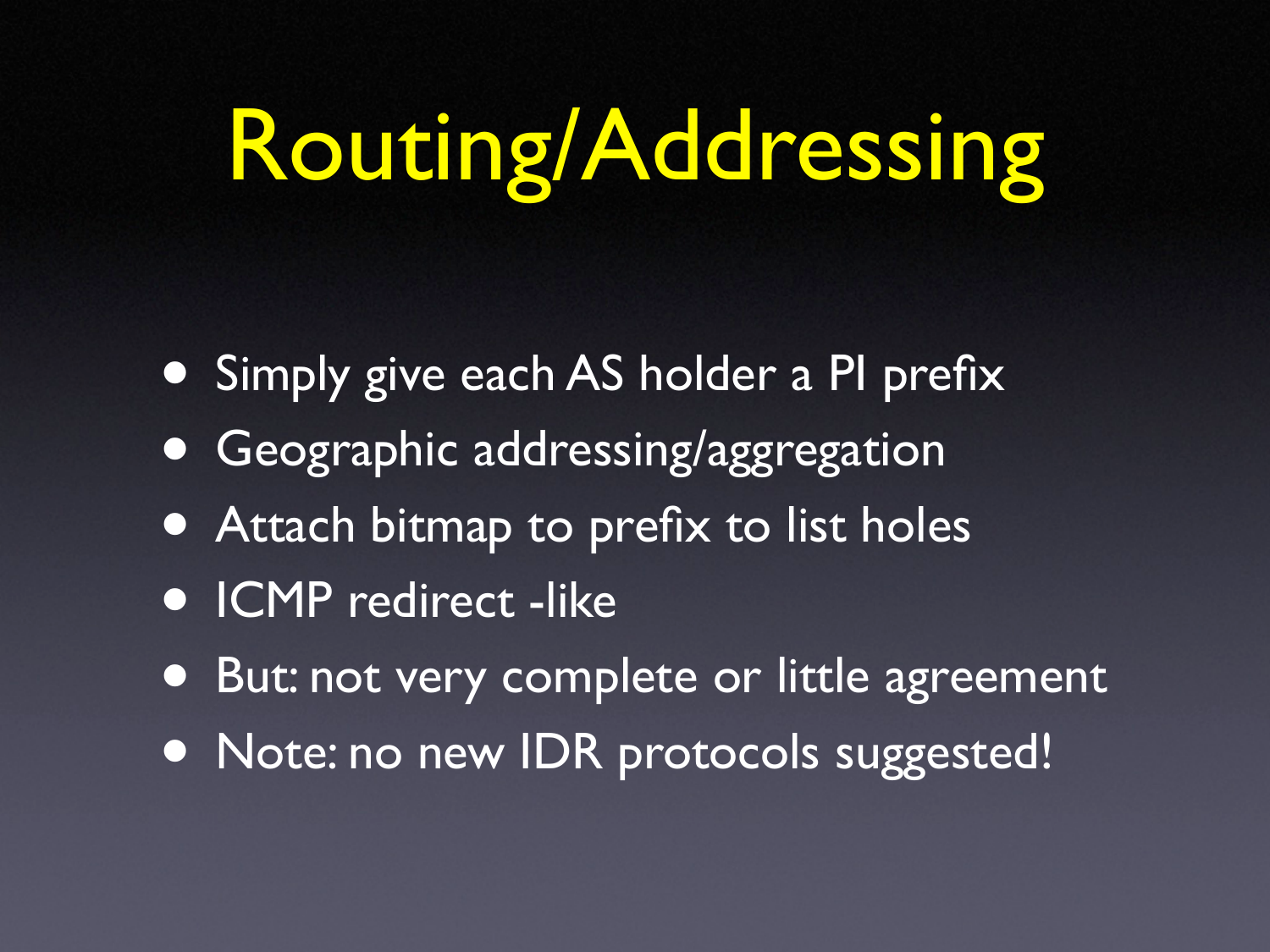### Multi-Address Solutions

- Largest class of proposed solutions
- Host/site has addresses from each ISP
	- when ISP fails, switch to different address
- Do this at IP layer, in transport (modified TCP or SCTP) or wedge layer 3.5
- In hosts, site exit routers or middleboxes
- Mostly *not* sold as locator/identifier split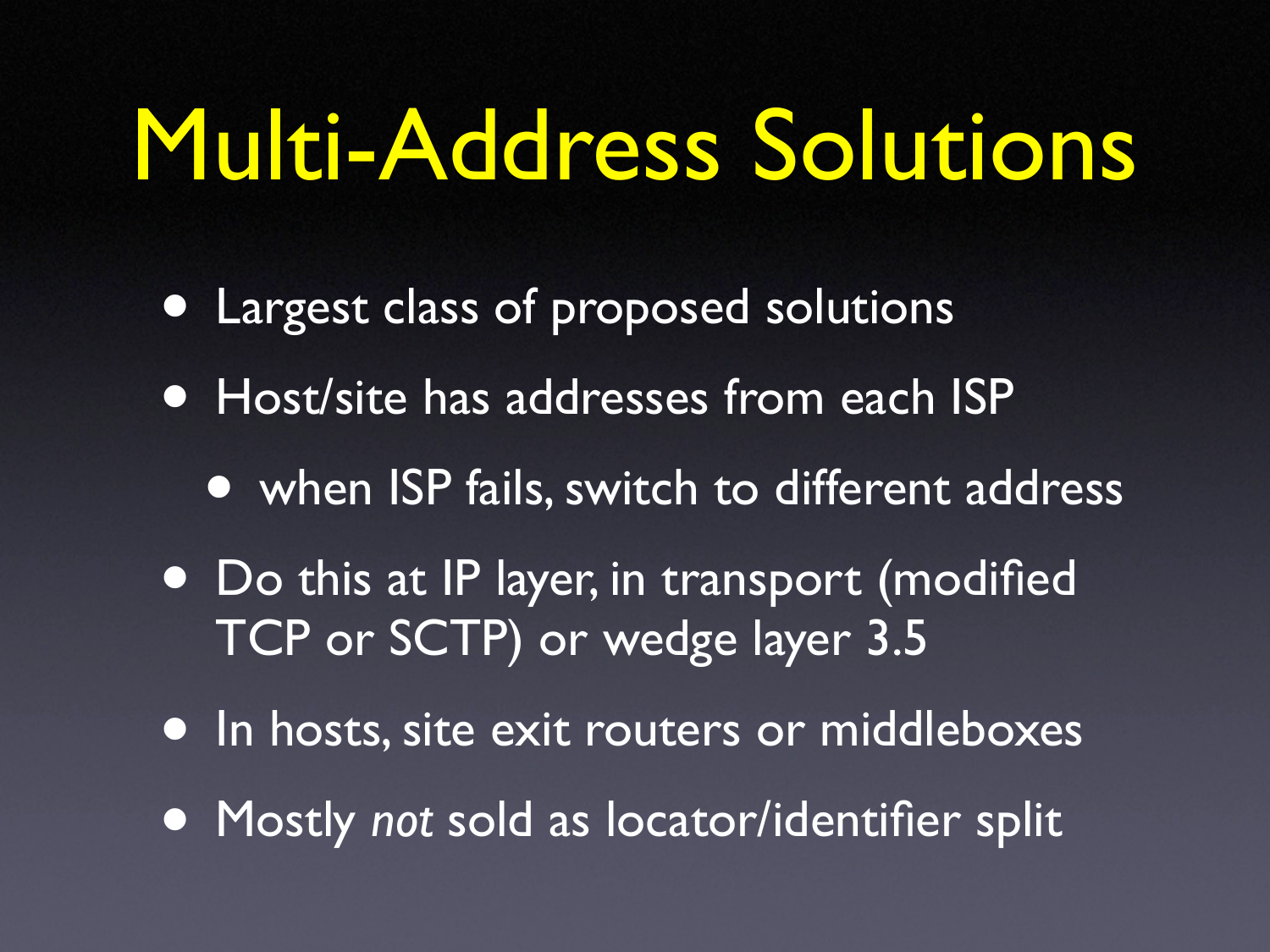### Multi-Address

- Do on each host (easier but change all hosts) / rewrite addresses for entire site
- Lookup service or negotiate with peer?
	- lookup allows jump on initial failure
- Security: IPsec,TLS, opportunistic, DNS, crypto-based interface ID
- HIP, SCTP, MA-TCP, NOID, proto-shim6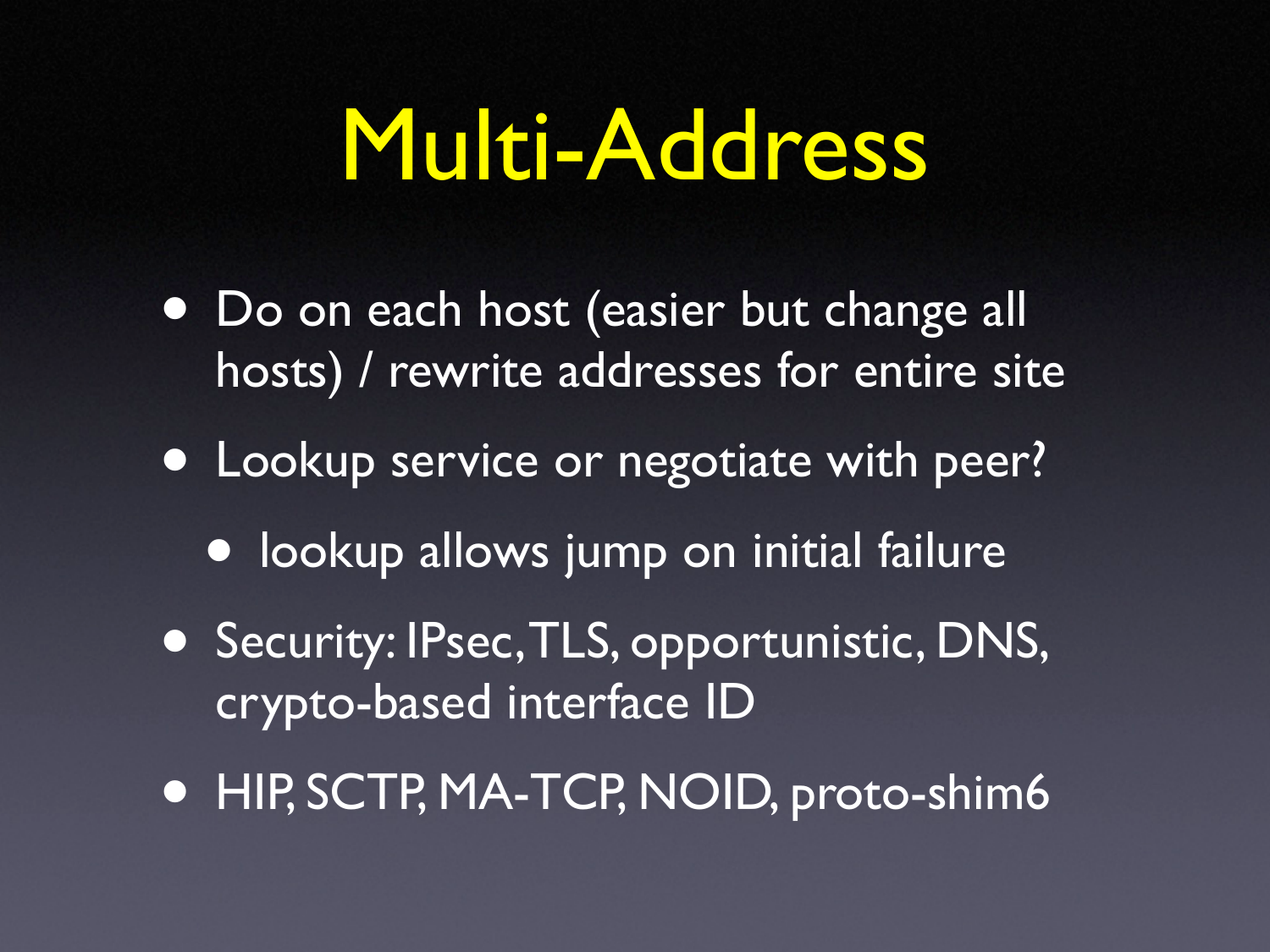## Shim6 wg

- After 2004 interim meeting design team
- Multi6 not chartered for solutions
- New wg: shim6 (yes, IETF process fun...)
- Working on core signalling, reachability detection, hash-based address security
- Active wg participation not that great...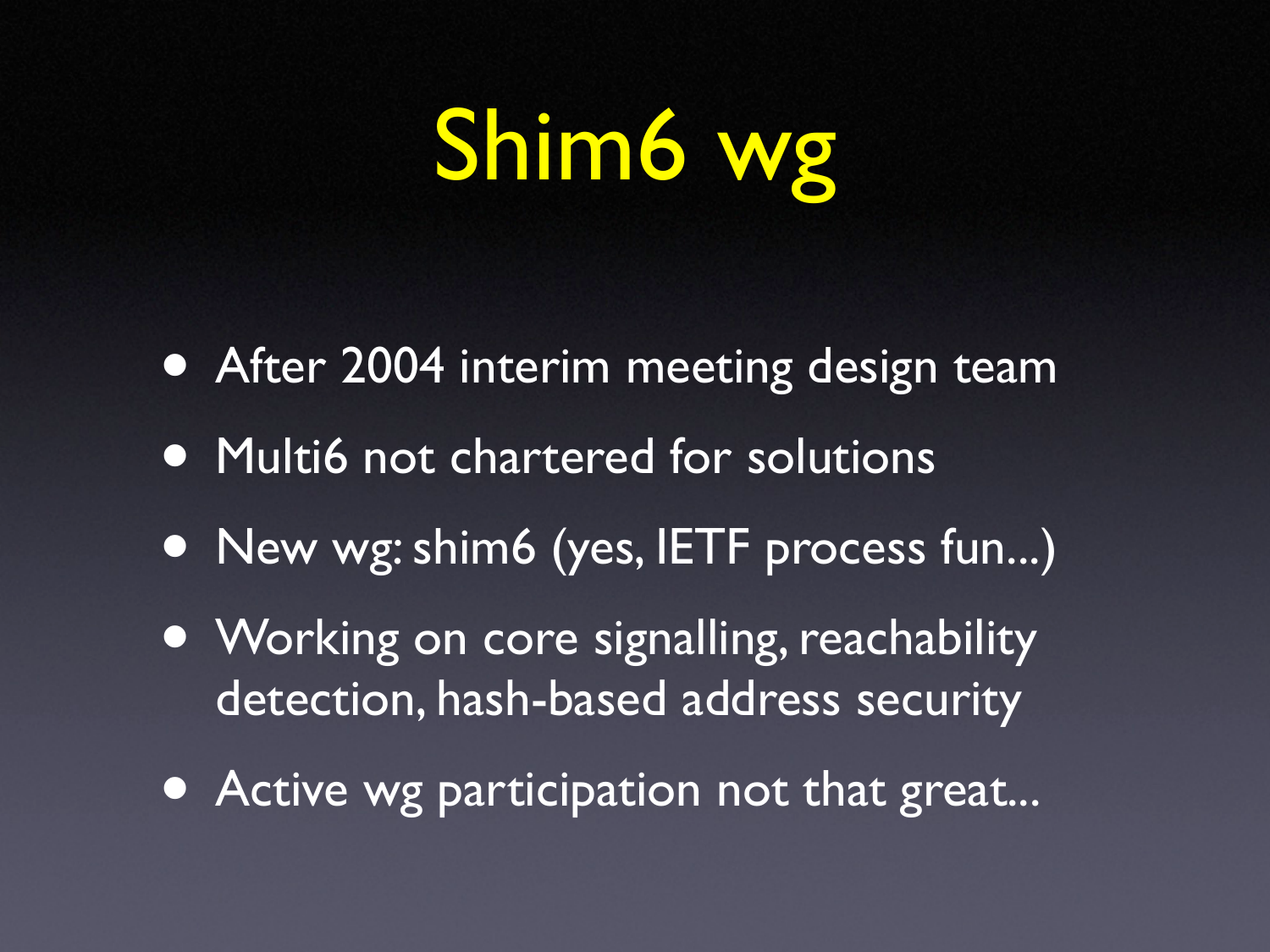### The Shim6 Solution

- Locator and identifier both regular 128-bit IPv6 addresses:
	- **locator in packets**
	- identifier in transport layer and API
	- identifier is also a locator: backward compatible, allows deferred negotiation
- Hash-Based Addresses for loc/id security
- REAchability Protocol for failover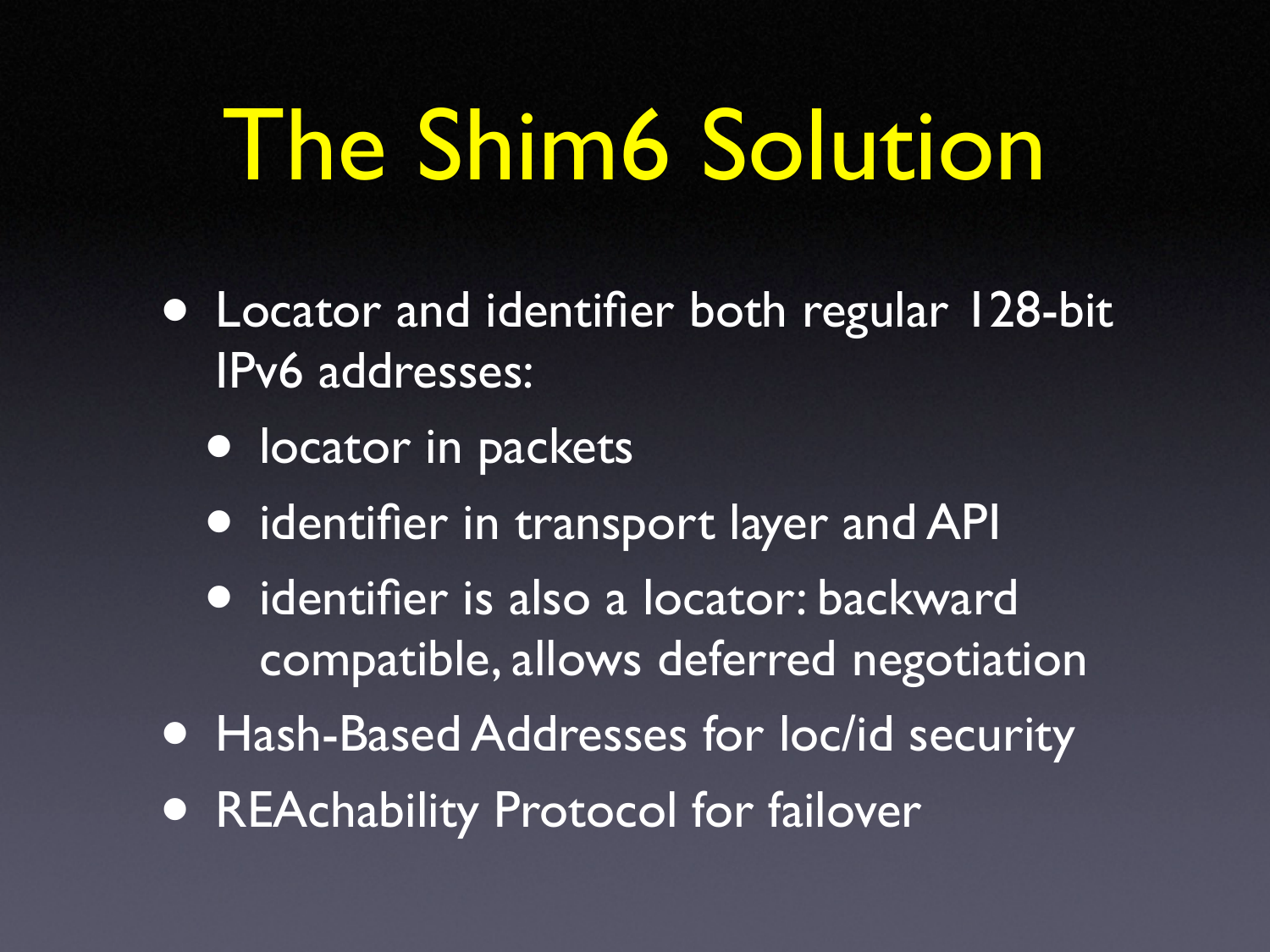## Open Issues

- Open != impossible to resolve
- We know we need traffic engineering
	- but no actual work on this so far
- What if initially chosen address unreachable
- **Ingress filtering by ISPs**
- Can shim6 be implemented in a middlebox?
- Extra header in data packets acceptable?